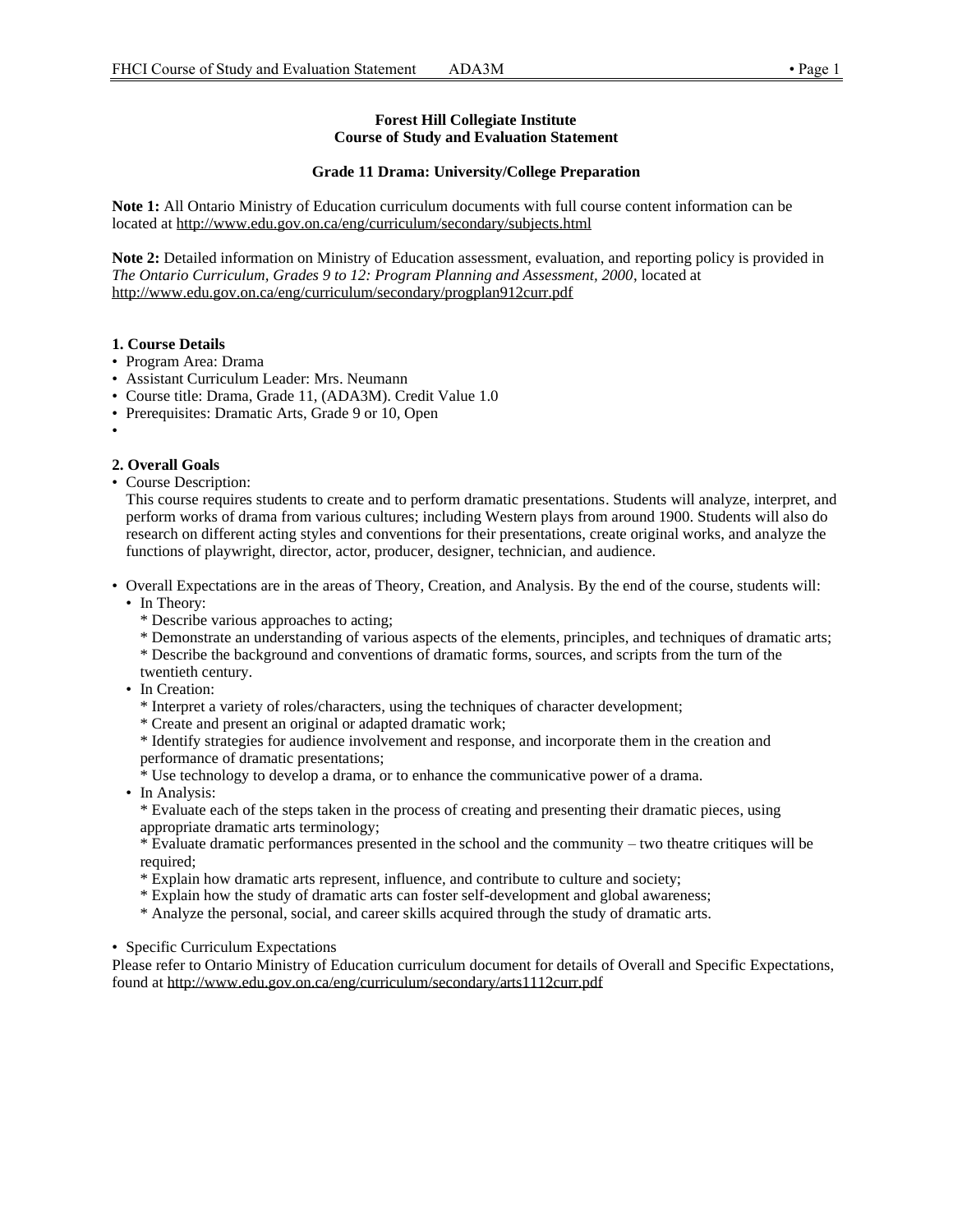| Unit One   | Reviewing Skills: Voice, Movement      |                    |  |
|------------|----------------------------------------|--------------------|--|
|            | and Character                          | Approx. 32.5 hours |  |
| Unit Two   | Playmaking: character development,     | Approx. 37.5 hours |  |
|            | role playing, and scene building       |                    |  |
| Unit Three | Digging Deeper into Script             | Approx. 20 hours   |  |
| Unit Four  | <b>Culminating Activity: Summative</b> |                    |  |
|            | Evaluation                             | Approx. 20 hours   |  |

# **Units: Titles and Times**

Total: 110 hours

# **3. Program Planning Considerations**

- *Individual Education Plan*: Accommodations to meet the needs of exceptional students as set out in their Individual Education Plan will be implemented within the classroom program. Additional assistance is available through the Special Education program.
- *The Role of Technology in the Curriculum.* Using information technology will assist students in the achievement of many of the expectations in the curriculum regarding research, written work, analysis of information, and visual presentations.
- *English as a Second Language (ESL)*: Appropriate accommodations in teaching, learning, and evaluation strategies will be made to help ESL students gain proficiency in English, since students taking ESL at the secondary level have limited time in which to develop this proficiency.
- *Career Education*: Expectations in this course include many opportunities for students to explore educational and career options, and to become self-directed learners.
- *Cooperative Education and Other Workplace Experiences:* The knowledge and skills students acquire in this courses will assist them in their senior level cooperative-education and work-experience placements related to this course. General information about cooperative education courses can be found at http://www.edu.gov.on.ca/eng/document/curricul/secondary/coop/cooped.pdf

# **4. Learning Skills**

*Learning Skills* are skills and habits are essential to success in school and in the workplace. The Learning Skills evaluated are: Responsibility, Organization, Independent Work, Collaboration, Initiative and Self-regulation. Teachers report achievement on the six Learning Skills using letter symbols:  $E = Excellent$ ,  $G = Good$ ,  $S =$ Satisfactory,  $N =$  Needs Improvement.

Learning Skills clearly affect levels of achievement, but they are *not* part of the evaluation of achievement and are not included in the midterm mark or final course mark.

# **5. Academic Honesty: Cheating and Plagiarism**

Students are expected to submit only their own original work on evaluations done in class or out of class. Plagiarism is the passing off of the ideas or writings of another as one's own. Cases of academic dishonesty (cheating and/or plagiarism) will be dealt with on a case-by-case basis, but each case will involve an investigation, communication with the student and his/her parent/guardian, and a mark of zero for the plagiarized work. Whether the student has an opportunity to demonstrate his/her learning in another assignment will be at the discretion of the teacher and/or Principal.

# **6. Teaching Strategies**

Teachers use a variety of teaching strategies to maximize student learning. The following teaching strategies will be used in this course:

- *Direct Instruction* is highly teacher-directed. This strategy includes methods such as lecture, didactic questioning, explicit teaching, practice and drill, and demonstrations.
- *Indirect Instruction* is mainly student-centered. Indirect Instruction includes inquiry, induction, problem solving, decision-making, and discovery.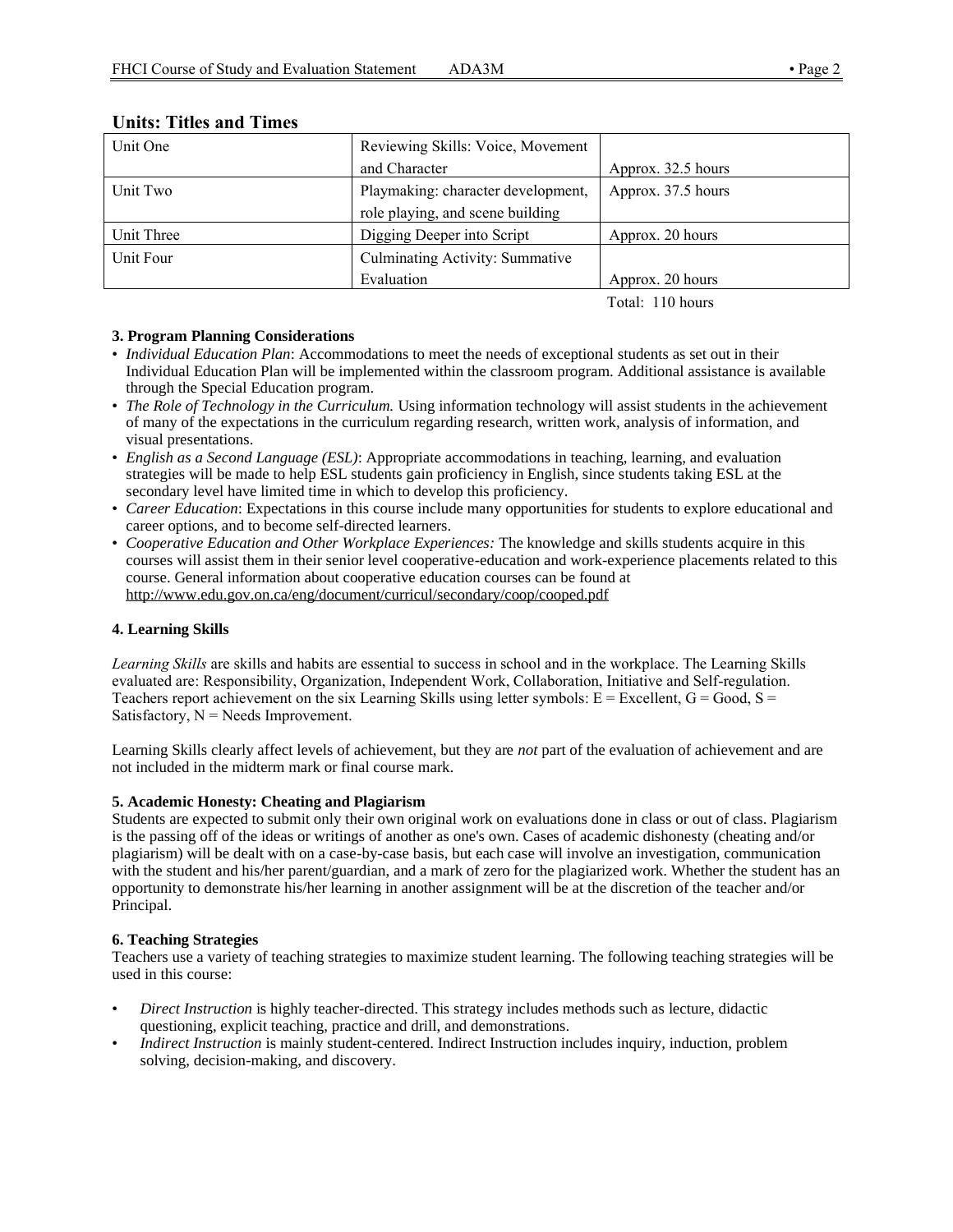- *Interactive Instruction* relies heavily on discussion and sharing among participants. Interactive instruction may include total class discussions, small group discussions or projects, or student pairs or triads working on assignments together.
- *Experiential Learning* is inductive, learner centered, and activity oriented. In Experiential Learning, students participate in an activity; critically look back on the activity to clarify learning and feelings; draw useful insights from such analysis; and/or put learning to work in new situations...
- *Independent Study* refers to the range of instructional methods, which are purposefully provided to foster the development of individual student initiative, self-reliance, and self-improvement. The focus is on planned independent study by students under the guidance or supervision of a classroom teacher.

## **7. Assessment and Evaluation Strategies**

Assessment and Evaluation of Student Achievement

The primary purpose of assessment and evaluation is to improve student learning. Assessment is the process of gathering information from assignments, demonstrations, projects, performances, and tests that accurately reflects how well a student is achieving the curriculum expectations in a course. As part of assessment, teachers provide students with feedback that guides their efforts towards improvement.

Evaluation refers to the process of judging the quality of student work on the basis of established criteria, and assigning a value to represent that quality. In Ontario secondary schools, the value assigned will be in the form of a percentage grade.

• In this course both assessment and evaluation strategies will be used. Formal and informal teacher observation, side-coaching, checklists and /or attitude scales, self-peer assessment are some of the assessment strategies that may be used. Evaluation strategies such as writing in role, character profiles, analytical writing, scene analysis, performance rubrics, marking schemes, as well as anecdotal comments will also be employed.

### **8. Achievement Chart**

The achievement chart provides a standard, province-wide method for teachers to use in assessing and evaluating their students' achievement. Students are evaluated according to the major categories or strands in each course. Ministry curriculum documents provide detailed description of student achievement levels.

In this course, students are evaluated in four strands, according to the weightings shown:

| ---- ------ - - --- - - -<br>-------------<br>-------- |                                |      |     |  |
|--------------------------------------------------------|--------------------------------|------|-----|--|
| $\mathbf{r}$<br>nι                                     | $\mathbf{m}$<br>.<br>r hir<br> | †10n | '0ľ |  |
| 20%                                                    | 20%                            | 30%  | 30% |  |
|                                                        |                                |      |     |  |

### **9. Course Work (70%)**

- Students need to demonstrate achievement of all the overall expectations of the course. 70% of the final mark in the course will be based on work done prior to the culminating activities. Evaluations that are late, missing, and/or incomplete will affect a student's 70% grade. See FHCI Evaluation Policy as printed in the Student Agenda Book for information about late, missed, and/or incomplete assignments.
- The grade 11 Drama course involves an in-depth study of several of the conventions, techniques, and skills studied in the introductory drama courses. As well, there is an introduction to several more complex areas in drama, which require an integration of previously learned skills. Students are required to see and to critique one professional or community production and one FHCI production in the semester. Areas which are examined and which make up 70% of the course include the following:

### **A) Reviewing Skills:**

**Voice:** The aim in this component is to experiment and to stretch the voice ultimately creating a non-traditional script from a variety of sources, and presenting it with as much vocal nuance and colouring as possible.

 **Movement:** This section is an exploration of story through movement culminating in a movement presentation.

 **Character:** Individuals will explore character by creating a solo scene.

 **B) Playmaking: Character development, role playing and scene building:** A variety of strategies employed through group discussions and negotiations, as well as the improvising and "work-shopping" of ideas will lead to